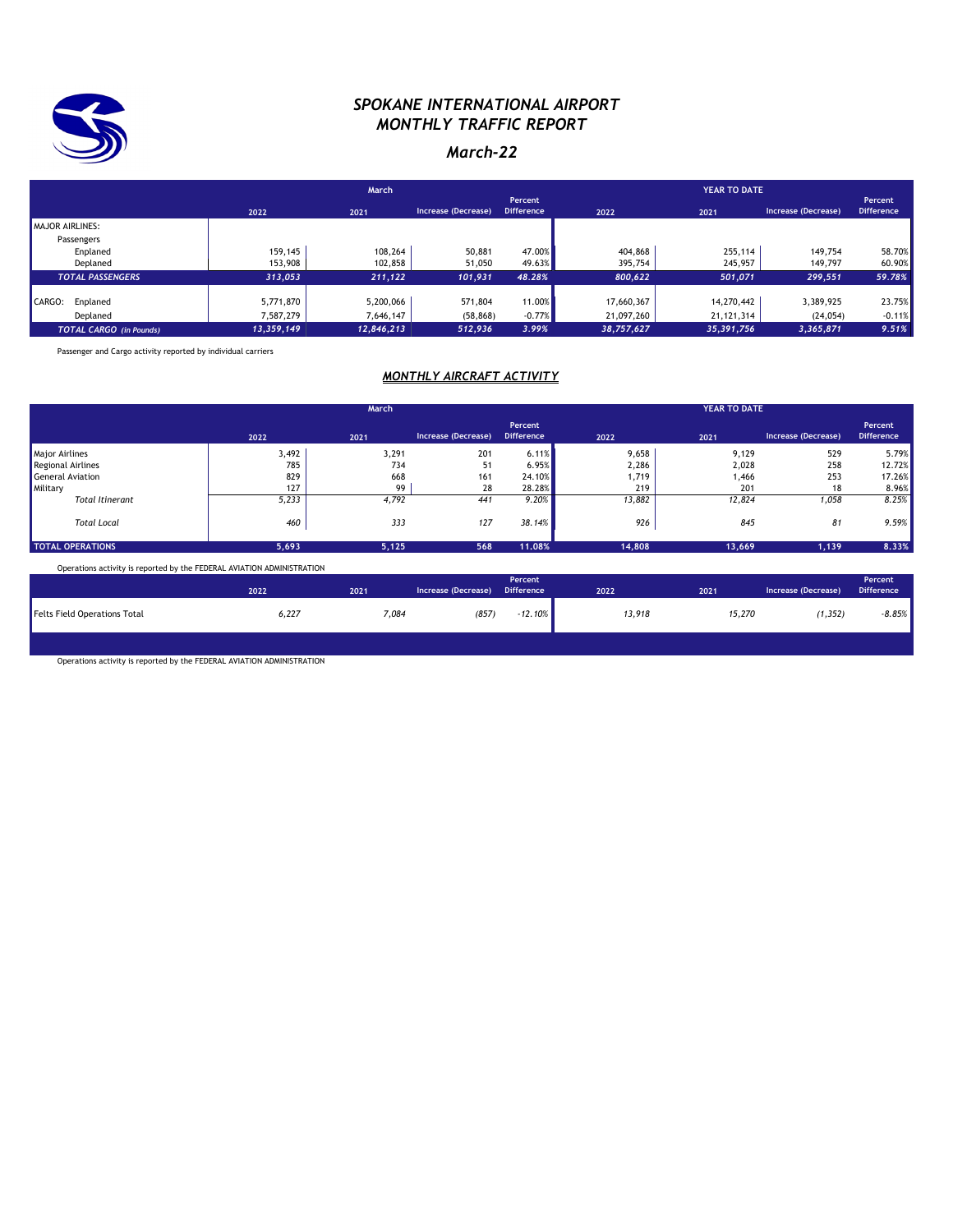

## *SPOKANE INTERNATIONAL AIRPORT MONTHLY TRAFFIC REPORT AIRLINE PASSENGER STATISTICS March-22*

|                    |         | <b>Enplaned</b> |             |           | <b>Deplaned</b> |         |             |           |  |
|--------------------|---------|-----------------|-------------|-----------|-----------------|---------|-------------|-----------|--|
|                    | 2022    | 2021            | <b>Diff</b> | % Change  | 2022            | 2021    | <b>Diff</b> | % Change  |  |
| aha!               | 335     |                 | 335         | N/A       | 337             |         | 337         | N/A       |  |
| Alaska             | 57,516  | 41,963          | 15.553      | 37.06%    | 53,887          | 39,875  | 14,012      | 35,14%    |  |
| Allegiant          | 2,546   | 877             | 1.669       | 190.31%   | 2,581           | 645     | 1,936       | 300.16%   |  |
| American           | 7.971   | 12,599          | (4,628)     | $-36.73%$ | 7.752           | 11,554  | (3,802)     | $-32,91%$ |  |
| <b>Delta</b>       | 41,179  | 18,969          | 22,210      | 117.09%   | 40,409          | 18,616  | 21,793      | 117.07%   |  |
| <b>Frontier</b>    | 1.169   | 1.002           | 167         | 16.67%    | 1.115           | 1.109   | 6           | 0.54%     |  |
| Southwest          | 36.065  | 24,641          | 11,424      | 46.36%    | 35,547          | 23,141  | 12,406      | 53.61%    |  |
| <b>United</b>      | 11,870  | 8,106           | 3,764       | 46.43%    | 11,991          | 7,811   | 4,180       | 53,51%    |  |
| Charter*           | 494     | 107             | 387         | 361.68%   | 289             | 107     | 182         | 170.09%   |  |
| <b>Grand Total</b> | 159,145 | 108,264         | 50,881      | 47.00%    | 153,908         | 102,858 | 51,050      | 49.63%    |  |

Passenger activity reported by individual airlines

| Total Passengers for | March, 2022 | 313.053 |
|----------------------|-------------|---------|
| Total Passengers for | March, 2021 | 211.122 |
| % Change Versus      | March, 2021 | 48.28%  |